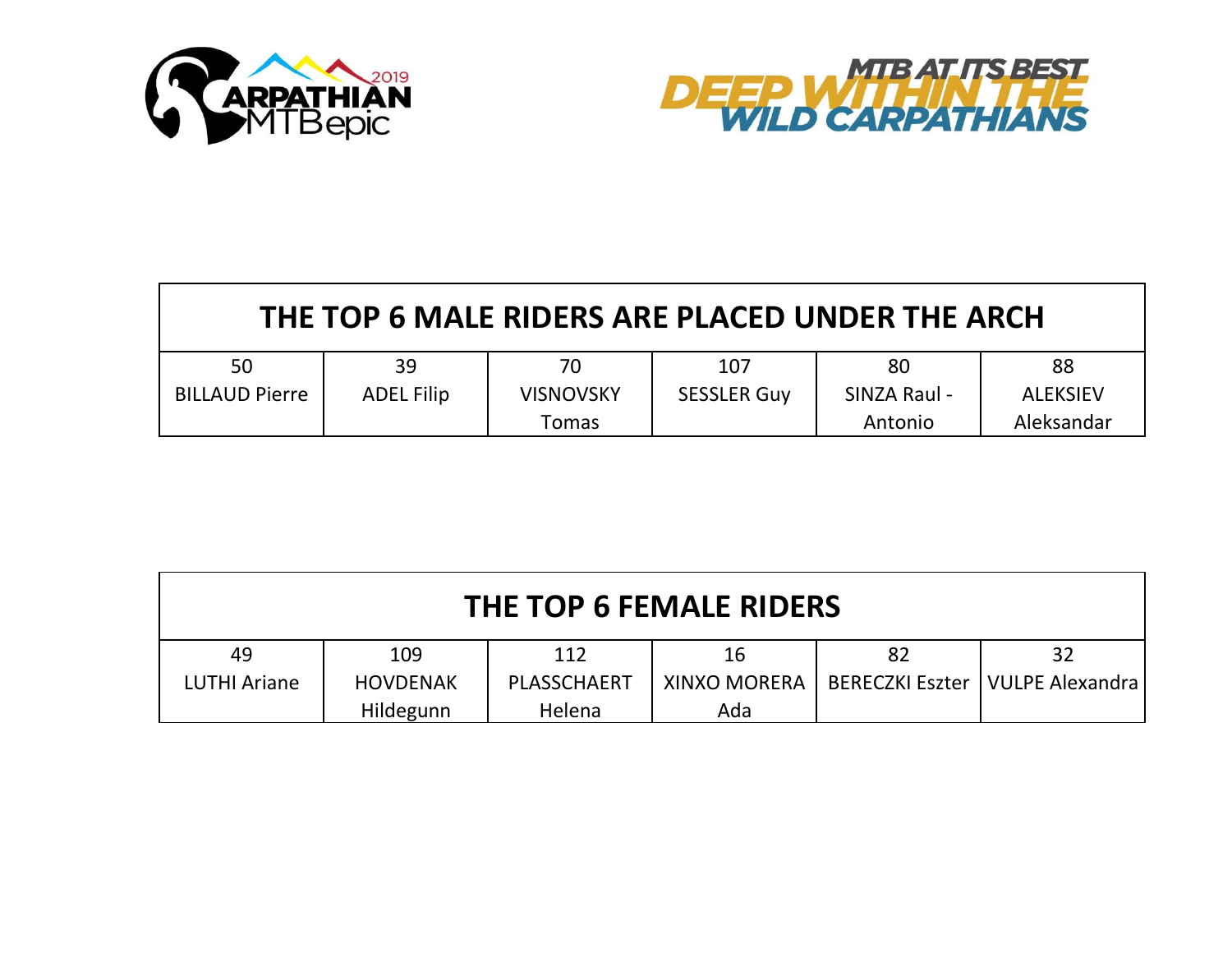



|                | <b>CALL UP BOX 1</b> |                       |                       |                       |                      |                        |  |
|----------------|----------------------|-----------------------|-----------------------|-----------------------|----------------------|------------------------|--|
|                | 71                   | 105                   | 96                    | 72                    | 108                  | 104                    |  |
| $\mathbf{1}$   | <b>ULMAN Matous</b>  | <b>MOLNAR Ede -</b>   | <b>BLAZSO Marton</b>  | <b>RYDVAL Filip</b>   | <b>REJCH Mateusz</b> | <b>STANCU</b>          |  |
|                |                      | Karoly                |                       |                       |                      | Alexandru -            |  |
|                | 106                  | 66                    | 68                    | 69                    | 115                  | 89                     |  |
| $\overline{2}$ | <b>MOLDANSKY</b>     | <b>KANERA Michal</b>  | <b>LOGIGAN Lucian</b> | <b>ROBERTO Burta</b>  | <b>ORTIZ</b>         | <b>STOYNEV Emil</b>    |  |
|                | Gerhard - Cristin    |                       |                       |                       | <b>BARRANCO</b>      |                        |  |
|                | 121                  | 120                   | 81                    | 113                   | 90                   | 93                     |  |
| $\overline{3}$ | <b>MUTZLITZ</b>      | <b>SCHON Florian</b>  | DUCA George -         | CAZACEANU             | <b>ANGELOV</b>       | <b>VOSS Dominik</b>    |  |
|                | Torsten              |                       | Bogdan                | Tudor                 | Lachezar             |                        |  |
|                | 100                  | 63                    | 30                    | 54                    | 29                   | 12                     |  |
| $\overline{4}$ | <b>ISHAY Rotem</b>   | <b>ELMIGER Martin</b> | <b>ROSIORU Daniel</b> | <b>IONASCU Marius</b> | <b>GREC Georgian</b> | JIDOVU Cristian        |  |
|                |                      |                       | <b>Marius</b>         |                       |                      |                        |  |
|                | 101                  | 94                    | 77                    | 37                    | 56                   | 19                     |  |
| 5              | <b>MURA Istvan</b>   | <b>DANNER Roland</b>  | <b>MARTIN Rytir</b>   | JIPA Razvan -         | <b>CIOBANIUC</b>     | <b>CATALIN Maxim</b>   |  |
|                |                      |                       |                       | Andrei                | Ciprian              |                        |  |
|                | 18                   | 102                   | 92                    | 27                    | 51                   | 23                     |  |
| 6              | <b>LEHACI Daniel</b> | PAL Bogdan            | <b>RUSEV Kalin</b>    | <b>MUNTEAN Paul</b>   | LAGUIA Alfredo       | <b>CRETU Alexandru</b> |  |
|                |                      | Sebastian             |                       |                       |                      |                        |  |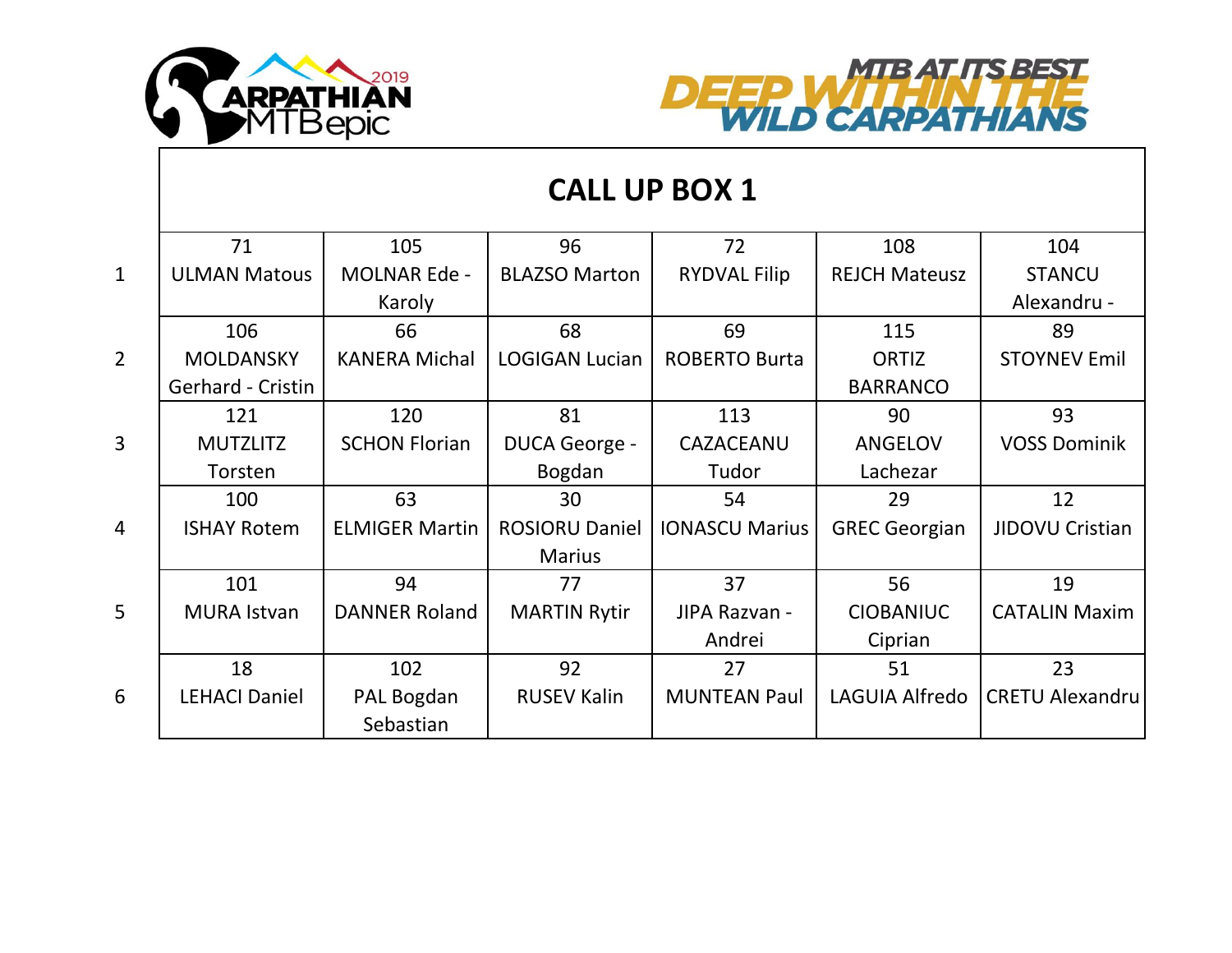



|                | <b>CALL UP BOX 2</b>  |                         |                        |                       |                      |                       |  |
|----------------|-----------------------|-------------------------|------------------------|-----------------------|----------------------|-----------------------|--|
|                | 13                    | 55                      | 8                      | 14                    | 22                   | 110                   |  |
| $\mathbf{1}$   | <b>PREDA Razvan</b>   | <b>MIRCIOI Cristian</b> | <b>SIMION Sabin</b>    | <b>SNOBEL Zdenek</b>  | <b>AASA Martin</b>   | <b>TORRES</b>         |  |
|                |                       |                         |                        |                       |                      | <b>VILLALON Pedro</b> |  |
|                | 117                   | 114                     | 21                     | 34                    | 111                  | 52                    |  |
| $\overline{2}$ | <b>JANATA Boris</b>   | <b>PASTUSIAK</b>        | <b>PATRICHE Mihai</b>  | <b>WALLYN Bert</b>    | <b>CATOIU Andrei</b> | <b>NEAGA Lucian</b>   |  |
|                |                       | Marcin                  |                        |                       |                      |                       |  |
|                | 98                    | 31                      | 83                     | 85                    | 87                   | 103                   |  |
| $\overline{3}$ | <b>PAKULA Piotr</b>   | <b>TEBEICA Tiberiu</b>  | <b>VERES</b> Ioan      | <b>TAPASZTO Zsolt</b> | <b>COMYN Hans</b>    | SPRINCEANA            |  |
|                |                       |                         |                        |                       |                      | Catalin               |  |
|                | 44                    | 97                      | 65                     | 84                    | 67                   | 91                    |  |
| $\overline{4}$ | <b>VALENTIN lancu</b> | <b>LENZ Michal</b>      | <b>KLAKURKA Vaclav</b> | <b>BARNA Gabor</b>    | <b>VOGEL Joko</b>    | <b>TANKOV Viktor</b>  |  |
|                |                       |                         |                        |                       |                      |                       |  |
|                | $\overline{7}$        | 26                      | 57                     | 42                    | 40                   | 62                    |  |
| 5              | <b>COLIBAN Andrei</b> | <b>NAGY Tiberiu</b>     | <b>LAZAR Mihai</b>     | MANASTIREANU          | <b>SANDU Mugurel</b> | <b>COCIUBA Teofil</b> |  |
|                |                       |                         |                        | George                |                      |                       |  |
|                | 24                    | 45                      | 75                     | 119                   | 17                   | 35                    |  |
| 6              | <b>BURCA Cristian</b> | <b>AASA Magnus</b>      | <b>KOVALEVSKIY</b>     | <b>BOTEA Gabriel</b>  | <b>BRASOVEANU</b>    | <b>SZANTAI</b>        |  |
|                |                       |                         | Vladimir               | Danut                 | Laurentiu Florin     | <b>VECSERA Balint</b> |  |